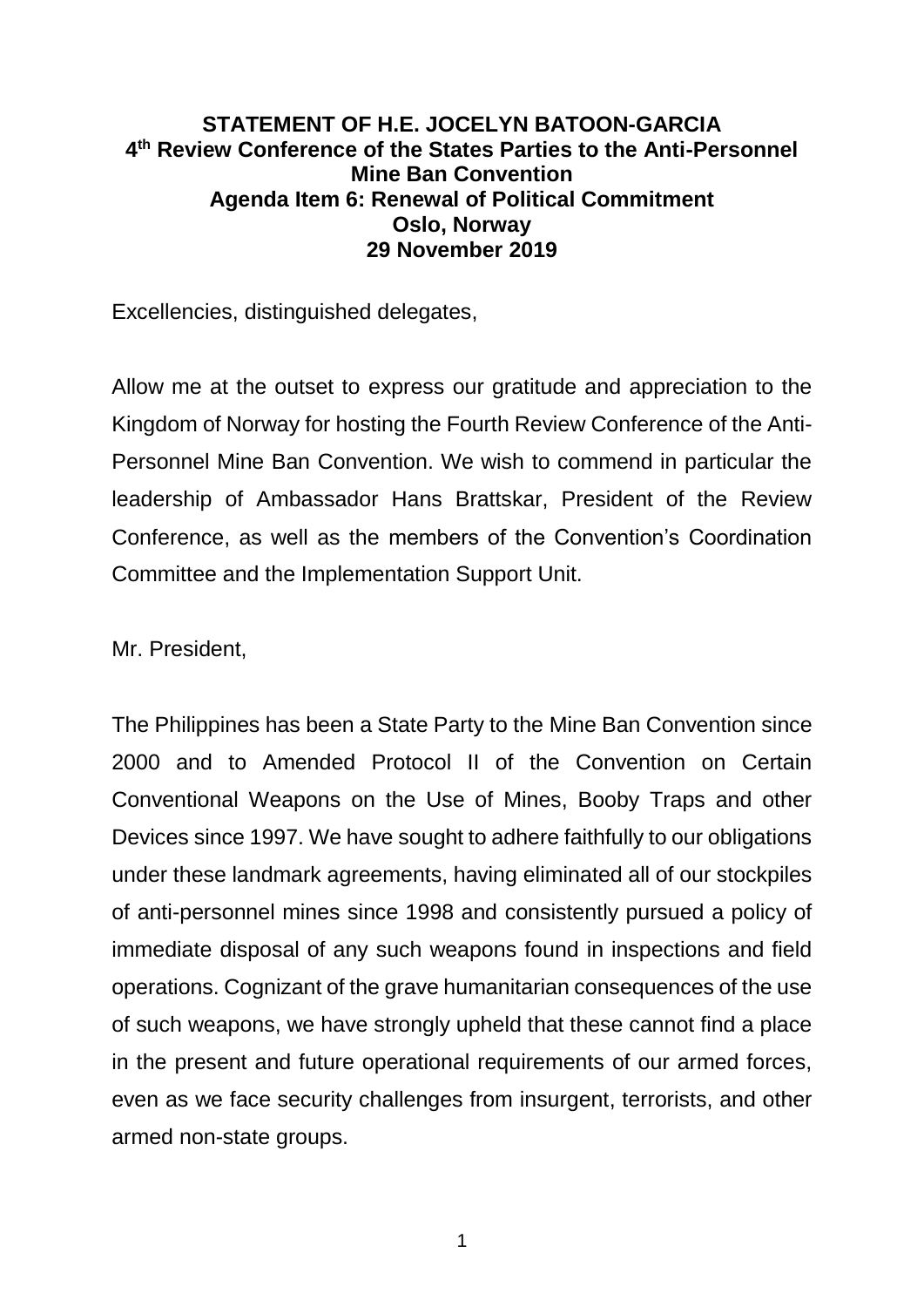Mr. President,

Even as we have disavowed the use of anti-personnel landmines, the danger remains from the unabated deployment of such weapons by armed non-state actors, posing grave and indiscriminate risks not just to our security forces but to civilians as well. We are pleased to note that the proposed way forward in this Review Conference continues to address this issue squarely and unequivocally condemns the use of landmines by any actor.

We welcome the stated priority of strengthening a normative framework against the use of landmines by armed non-state actors. We are hopeful that future counter-measures also consider the factors that enable insurgent and terrorist groups to acquire the equipment and technical know-how for improvising these weapons, as for example, the flow of funds from illicit activities.

Mr. President,

The Philippines recognizes that the universalization and strengthened implementation of the Mine Ban Convention are integral pillars of the global peace and security framework. We express our gratitude to Norway as the President of this Review Conference for their leadership in paving the way for balanced and practical future courses of action, through the Oslo Action Plan and the Oslo Declaration on a Mine-Free World.

We welcome in particular the emphasis on strong national ownership of mine action, while also keeping the focus on effective international

2